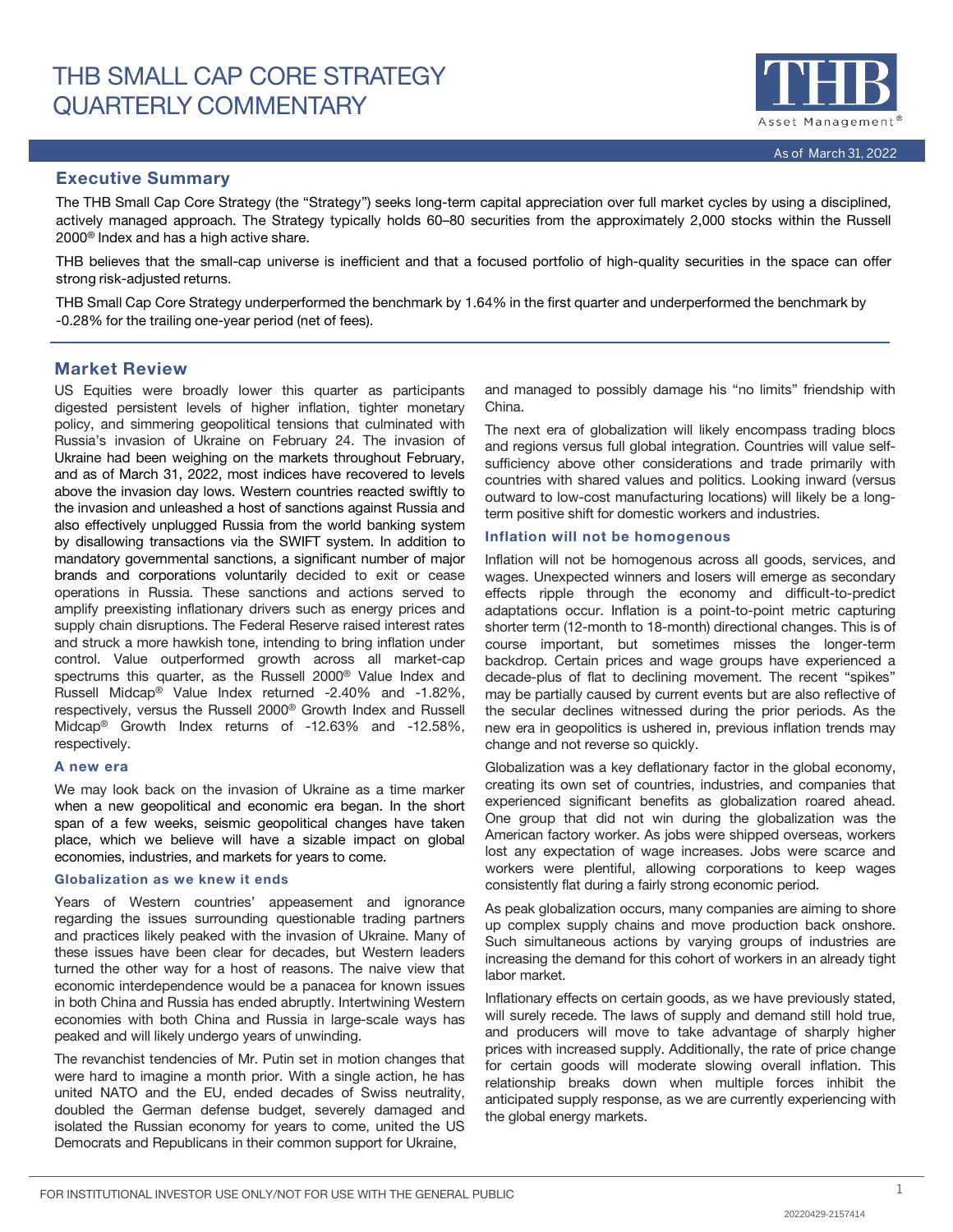

# En-flation

Hydrocarbons impact many aspects of our economy, and rising oil and gas prices will make controlling inflation even more difficult. The breadth of energy's impact on our economy makes taming overall inflation very challenging. Factories run on energy, and hydrocarbons are a key raw material in many products we use each day. Additionally, labor-intensive industries such as farming use vast amounts of energy to plant and harvest the foods we eat. Rising energy prices will be passed along in the form of higher prices for food and services, impacting large parts of our economy.

Fossil fuels have generally experienced boom-and-bust cycles largely anchored to the cyclical elements of supply and demand. Societal, governmental, and investment changes, such as ESG considerations and decarbonization, have altered the typical supply response. Investors and banks are reducing exposure to the industry, and the companies themselves are diverting cash flows from exploration (supply growth) to dividends and share repurchases. The supply problem is further complicated by where reserves are located. As Russian oil went under sanctions, the countries with slack capacity (such as Iran, Venezuela, and Saudi Arabia) were discussed as areas from which to source increased supply. Iran and Venezuela already occupy spots on the list of top five most sanctioned countries in the world, and Saudi Arabia's production facilities were recently attacked by Yemen rebels (Houthi). It should be clear that global slack energy capacity is not located in ideal or stable areas, and as certain European countries are quickly learning, this should not be viewed as a long-term supply solution. Fossil fuels, as the world has suddenly witnessed, have not been relegated to the dustbin of history just yet. As expected, the journey to a greener, lower carbon future will require hydrocarbons and not be as linear as some would hope.

#### Bare cupboard

The Ukraine invasion adds more supply pressures to what was already a tight market, and no quick solutions are apparent. Drilled but uncompleted wells (chart below) have hit a five-year low. These wells would typically come online quickly and provide a supply response. Currently, there is not much excess supply in the system or places that can bring that supply online quickly.

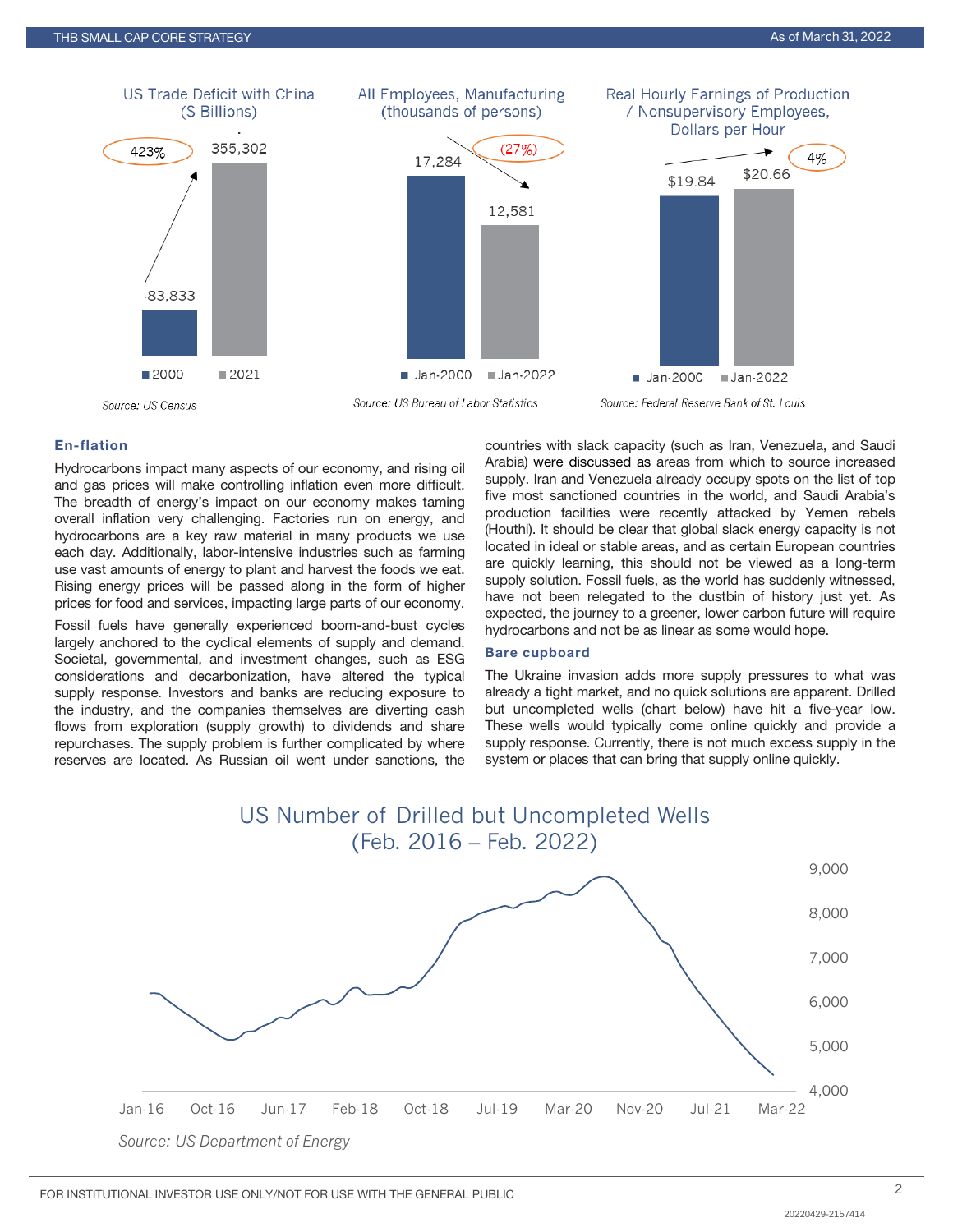On March 31, President Biden announced the largest-ever release from the US emergency stockpile of oil (Strategic Petroleum Reserve, or SPR) to combat high energy prices. Starting in May, the US will release 1 million barrels of oil per day from SPR. This will continue for six consecutive months, releasing approximately 180 million barrels in total. This equates to approximately nine days of US oil consumption and two days of global oil consumption. Once released, US stockpiles in the SPR will be approximately 388 million barrels, down more than 40% from the recent high of 695 million in 2017. Releasing supply may not have the desired impact on pricing, as supply could possibly be cut by other (OPEC, Russia) global players. Additionally, those emergency reserves will need to be restocked at some point in the future.

DOE Strategic Petroleum Reserve (SPR) Total Inventory Data (Thousands, Barrels)



*Source: US Deparment of Energy*

# Wars are inflationary

History has shown that wars are generally inflationary, and we are currently experiencing three "wars" across different fronts. We have an actual shooting war in Ukraine, the war against climate change, and the very recent battle against Covid-19. Wars typically require large amounts of "stuff" in a short time frame. Depending

on the actual war, food, machinery, ammunition, clothing, fuel, technological solutions, and vehicles are some examples of what is needed. Governments have historically printed money to finance wars, and the same is happening today. Governments across the world are increasing their budgets to fight these three wars, with some examples listed below.

Germany – Annual defense budget increase of \$50 billion (since Ukraine invasion) Finland – One-time defense budget increase of \$2 billion (since Ukraine invasion) Japan – One-time defense increase of \$8 billion (host US troops and increase alliance cooperation) Japan – Aiming to increase annual defense budget from 1% of GDP to 2% (increase of \$45 billion annually) UK – Infrastructure / green energy – \$850 billion US – Covid-19 relief and actions – \$3.6 trillion Japan – Carbon neutrality by 2050 – \$10 trillion Ukraine – Rebuilding cost (TBD; current estimate \$600 billion)

# Potential rate increases

It is quite likely that the Federal Reserve's monetary tightening will not be able to bring all elements of inflation lower. The economy is very strong; we expect rates (even considering the seven expected rate hikes) will still remain low; banks have plenty of capital to lend; overall financial conditions are accommodative; and certain elements of inflation appear more secular versus cyclical, as described above. We believe this makes the Fed inflation target of 2% unlikely to be achieved in the medium term. The economy may have to run hot for longer than the Fed desires, with inflation in the 3%–4% range. Its actions will be determined by its patience level with higher levels of inflation and if it wants to cause a recession to bring the Consumer Price Index lower. The cadence and existing scope of rate hikes will indicate which path the Fed plans to pursue.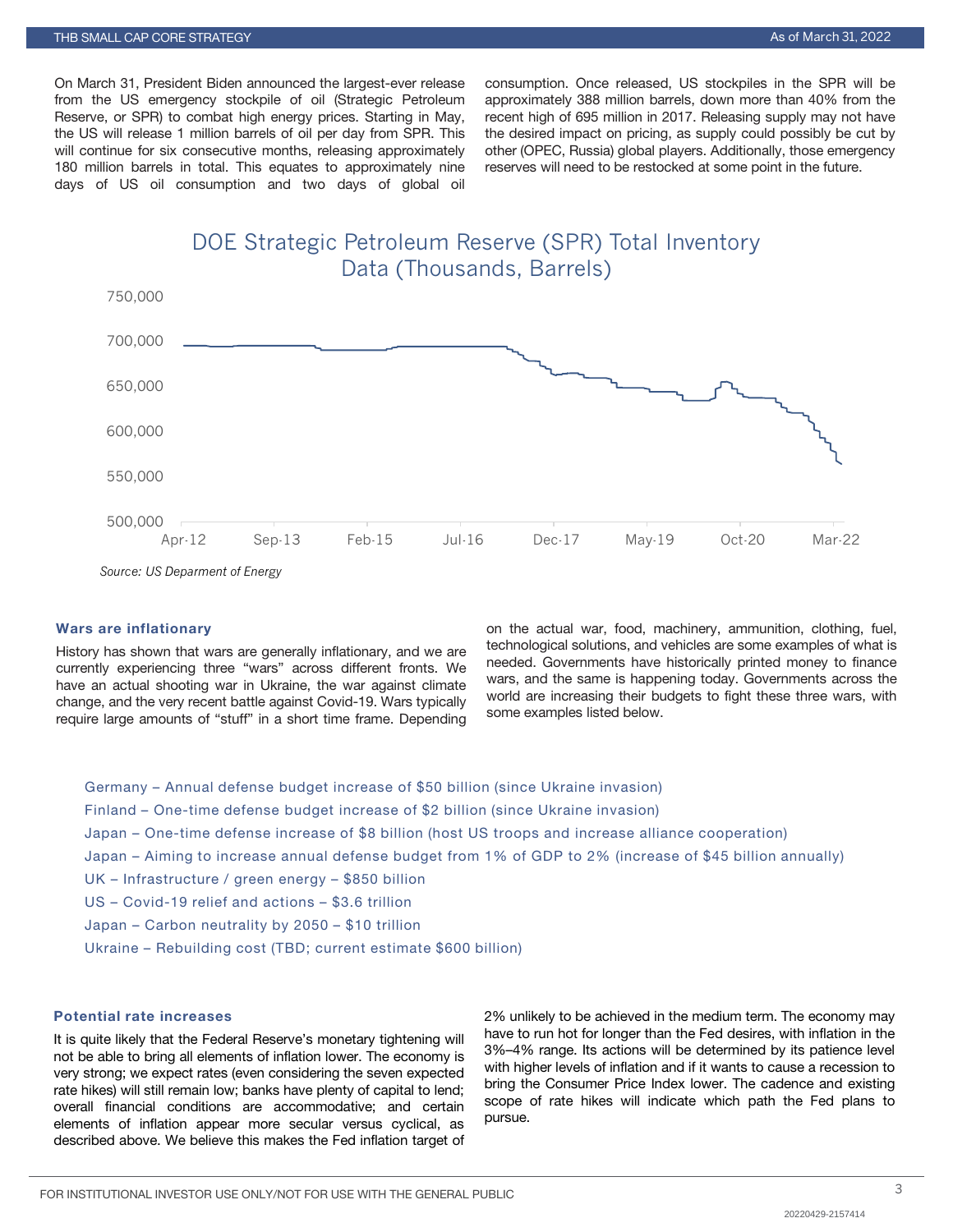## Why small-caps work during inflationary periods

Small-cap stocks have historically performed well during inflationary periods.



# *Small and Large Cap Returns Versus Inflation*

This relative outperformance is likely due to a host of factors. The structure of the underlying businesses, industry representation of the benchmarks, and labor force composition are some of the reasons that contribute to their ability to prosper during higher levels of inflation. Additionally, smaller companies typically have sizable market shares of lower total addressable market sizes. Put simply, smaller companies sell mission-critical, niche parts or services that go into much larger products or projects. This structure generally affords them pricing power.

- Nimble, flexible operating structures
- Pricing power
- Lower amounts of leverage
- Benchmark composition

# Inflation opportunities in today's markets

Every market cycle, even with similar drivers such as inflation, will have differing sets of companies that prosper. Our investment process seeks out companies with traits such as low levels of debt, pricing power, high operating margins, and high returns on capital. Many of these traits are also shared by businesses which should prosper during inflationary periods.

Considering today's economic structure and inflation backdrop, we see a host of attractive opportunities. Some are textbook inflation hedges, and others are more tangential and situational to today's environment.

#### *Commodity producers*

Energy, metals, chemicals, wood products, fertilizers, aggregates, and food producers.

#### *Commodity producer ecosystem*

Companies that sell to or that service commodity producers should benefit from the higher volumes and increased revenue from their customers. These include oil service companies and machinery producers.

# *Distributors*

Companies that distribute various goods (machinery, food, technology, chemicals) stand to benefit from inflation, assuming they are able to hold margins. They should experience higher gross margin revenue over some element of fixed costs.

# *People businesses/services*

In the current very tight labor market, having an intact team that can provide various services will be in high demand. Customers may not have the ability to find and retain personnel needed to perform certain services. Companies that can provide them in a timely, efficient manner should do well.

#### *Technology companies*

Broad wage and goods inflation will spur capital investment into projects that increase efficiency and productivity. Software, services, and hardware will all be needed.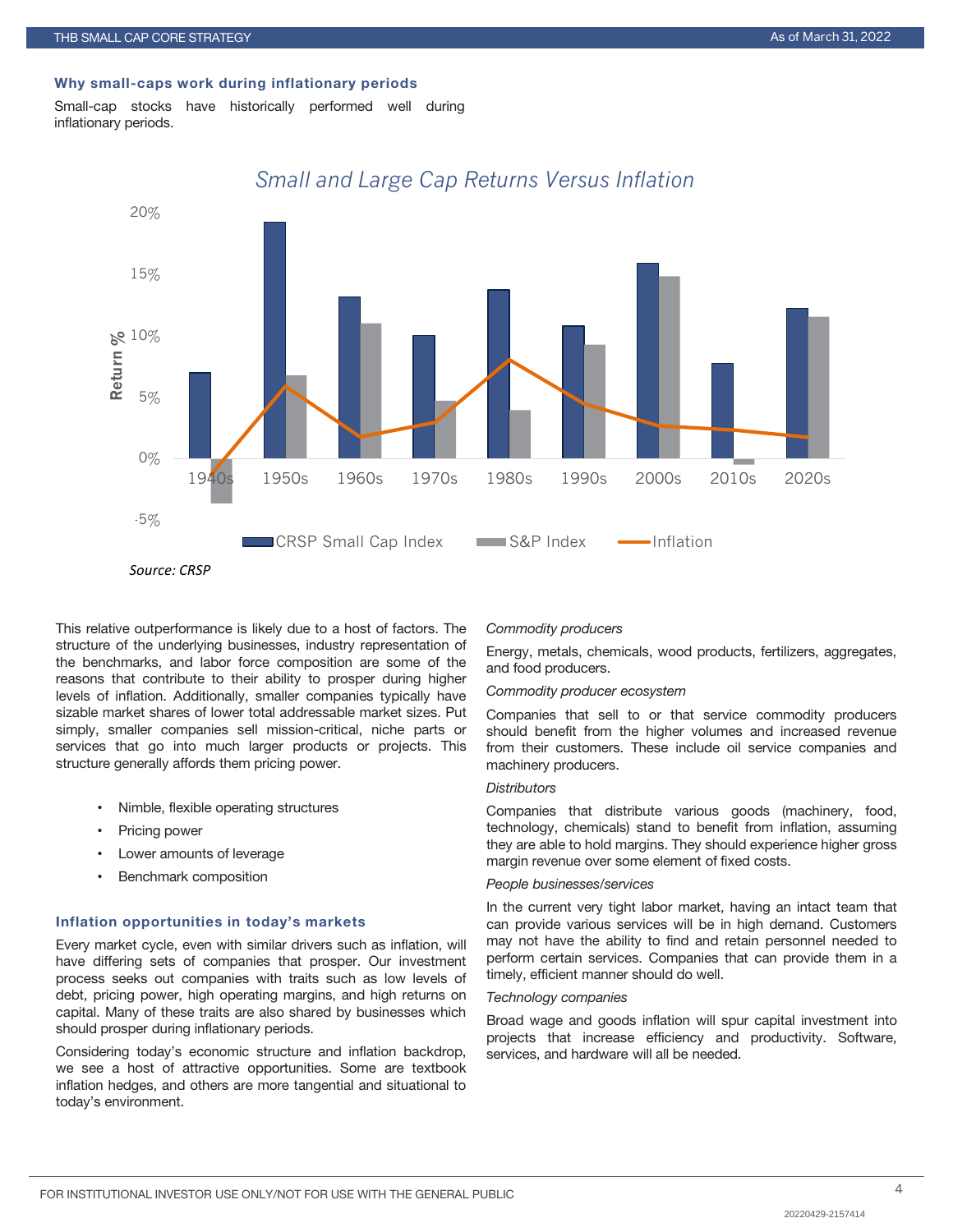#### Fear creates opportunities

At times, the drumbeat of negative news can obscure the positives and lead to irrational decision making. If Covid-19 has taught us anything, it is to never doubt the media's ability to fan the flames and add hysteria to any news story. Currently, there is a plethora of risks present in the market: geopolitics, inflation / energy prices, Covid-19, consumer confidence, and Federal Reserve tightening. While risks abound, so do many positives which make fears of a recession appear overstated. When fear and solid underlying fundamentals combine, it typically represents a good entry point.

- Interest rate curve has not inverted
- Financial conditions are not restrictive
- US consumers are in incredibly good financial shape
- Rates (even factoring in expected rate hikes) are still low
- Tight labor market / job availability
- **Onshoring**

Interest rates are topical and the fairly reliable recession indicator of US 3-month T-bill to US 10-year Treasury yield is not inverted or flashing a recession warning. The current spread is 1.83%, which is solidly above zero (an inverted yield curve has been a predictor of prior recessions).

Post the 2007–2008 Global Financial Crisis (GFC), regulations and constant measurement of the banks' soundness have greatly reduced risks in the system and increased the ability to weather an economic shock. Additionally, nonfinancial leverage (a component of the NFCI) is at all-time lows. This measures non-bank (corporate and consumer) debt relative to US GDP.





*Source: Federal Reserve Economic Data, Federal Reserve Bank of St. Louis*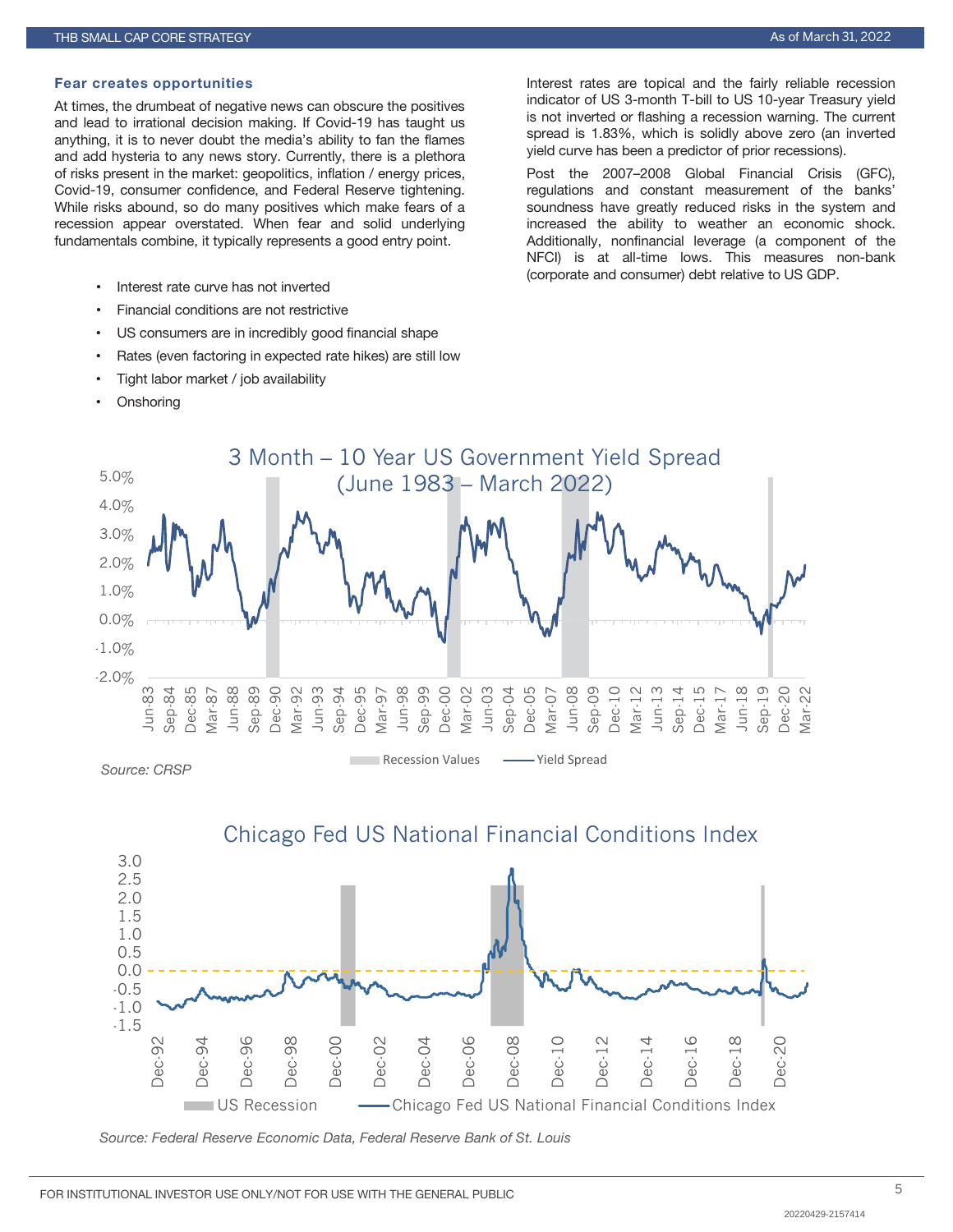

*Source: Federal Reserve Economic Data, Federal Reserve Bank of St. Louis*

#### GDP expectations are positive above the long-term trend.



*Source: Federal Reserve Economic Data, Federal Reserve Bank of St. Louis, Bloomberg*

# The big picture(s)

Getting buried in the news cycle and overloaded with real-time data can cause a loss of perspective. History is not a perfect guide or predictor of the future, but it can offer valuable insights. Wall Street has an expensive tendency to extrapolate current trends into infinity, utilizing phrases such as "new paradigms" to ignore the past.

Our recent history has been formed with the backdrop of a fourdecade bull market in bonds and ever decreasing levels of interest rates. The recent decade was dominated by a large-cap / megacap cycle and the only measure of risk was standard deviation, with little concern for preservation of future purchasing power. Many strategies formed during this period are based on these assumptions, making ultra-low volatility, single-digit annualized returns appear very attractive.

Predicting the direction of interest rates is an incredibly difficult parlor game, and exact clarity on the timing and causes of inflation

still remains a mystery. Currently inflation is real (duration yet to be determined), globalization (sizable deflationary force) is ending, interest rates recently touched 40-year lows, and the Federal Reserve is on a path of raising rates. It should be safe to assume that interest rates will likely be heading higher over the near term and possibly longer.

The current environment has been based on the premise that higher levels of interest rates result in a bad environment for stocks. However, prior cycles do highlight that stocks and bonds CAN move in opposite (stocks higher, yields higher) directions for an extended period of time. One could argue that the backdrop of one of the longest secular bull markets in US history has some resemblance to today. That bull market took place from 1941 and lasted until 1968, while the 10-year US Treasury yield increased from 1.95% to 7.8%. Similar to today, the US was building out infrastructure and domestic manufacturing, fought multiple wars (WWII, Korea, Vietnam), and experienced episodic bouts of higher inflation.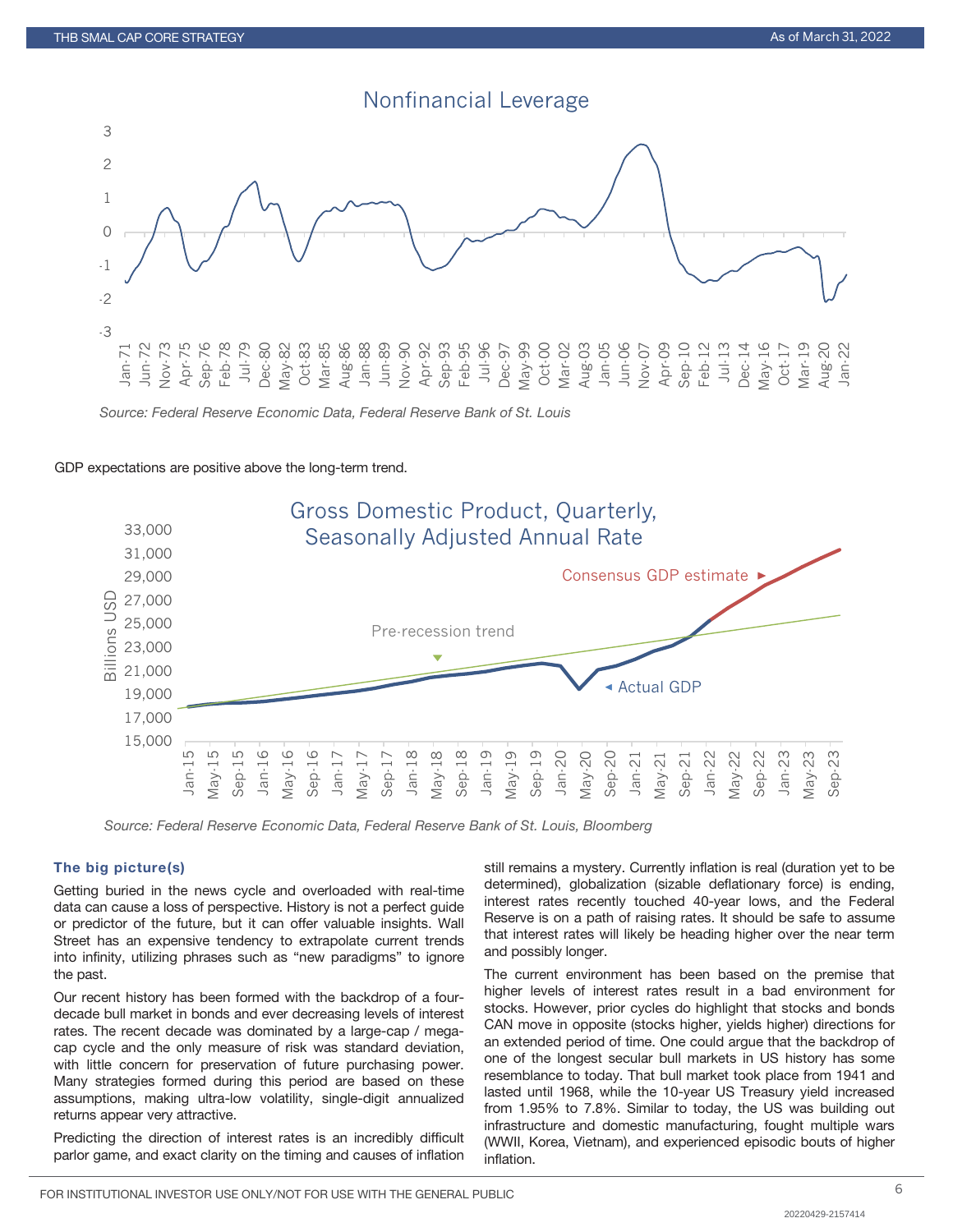

# S&P 500 Index





*Source: CRSP*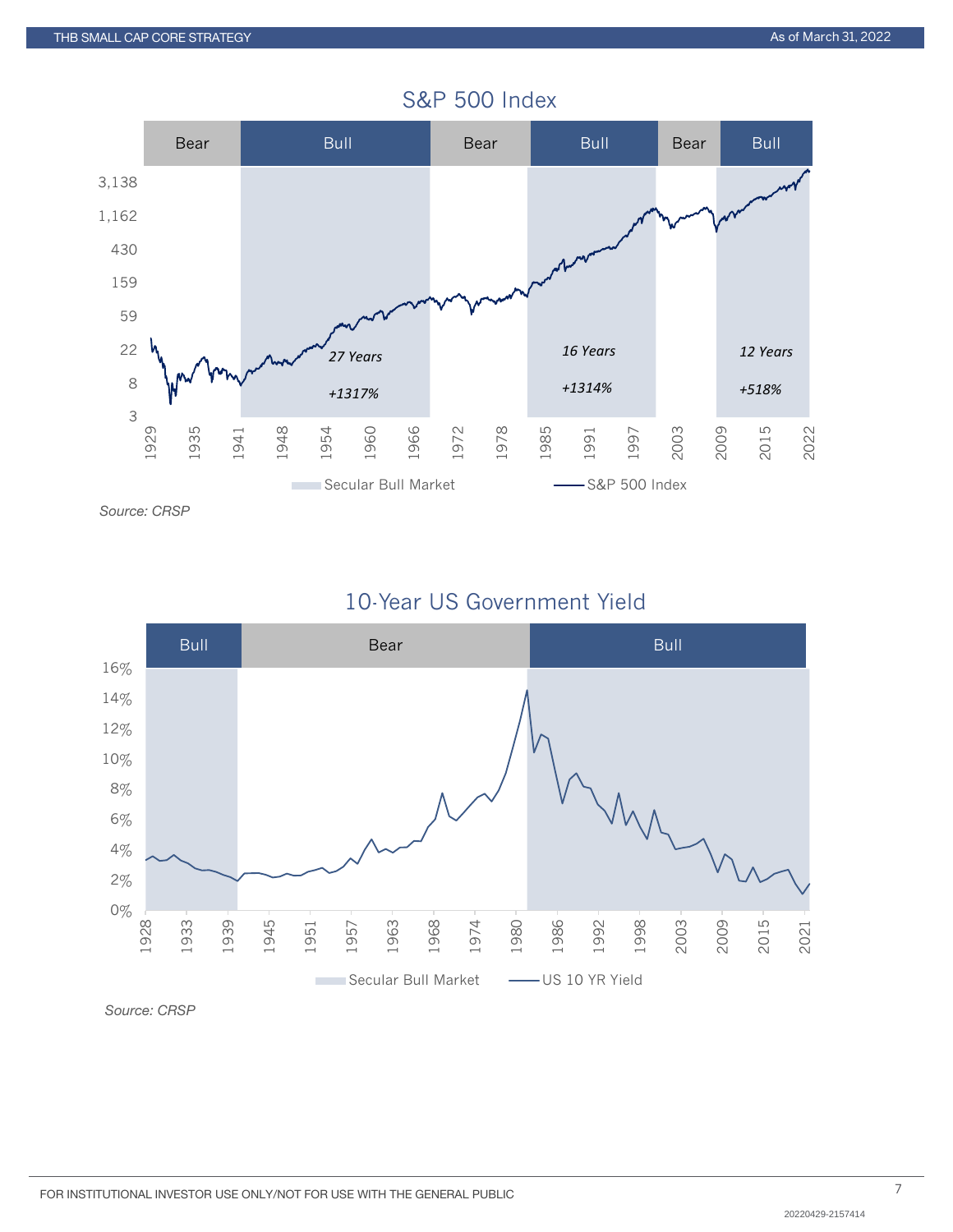# **Cycles**

Recent history has been marked by a decade of large-cap/megacap dominance. It is impossible to determine whether this was caused by or coincident with ultra-low interest rates and/or

globalization. A longer-term analysis of the small-cap and largecap markets reveals the cyclical nature of the performance cycles and durations.

Small Cap vs Large Cap Performance Cycles (1925-2021)



The large-cap / small-cap cycles have tended to be long and likely driven by a confluence of market and economic factors. We touched on inflation earlier, and another important element may be antitrust enforcement and views within the country. The period from 1940 to 1980 experienced high levels of antitrust enforcement and strong support for a robust competitive environment. Until very recently, there has been scant enforcement or challenges to mergers.

This trend appears to be changing. Recently, mega-cap technology companies have been able to unite Republicans and Democrats in their support of higher scrutiny of their questionable business practices and tactics which possibly unfairly quelled any competition. Unionizations are on the rise, and the Department of Justice is taking a much tougher stance toward mergers. This cycle of antitrust enforcement may be turning in a different direction.

#### The people

Demographics are an important part of a country's economic narrative that are at times overlooked by investors. These are predictable data sets that take a backseat to more prominent economic releases. GDP per capita of a country is one analysis utilized to highlight the economic possibilities of countries such as China as they expand their standards of living and total GDP. The US, however, has one significant demographic advantage over China. The chart below illustrates the historical and estimated native population of 35-year-olds in each country. That age demographic is a key spending milestone attributed to career stability, family formation, and housing needs.

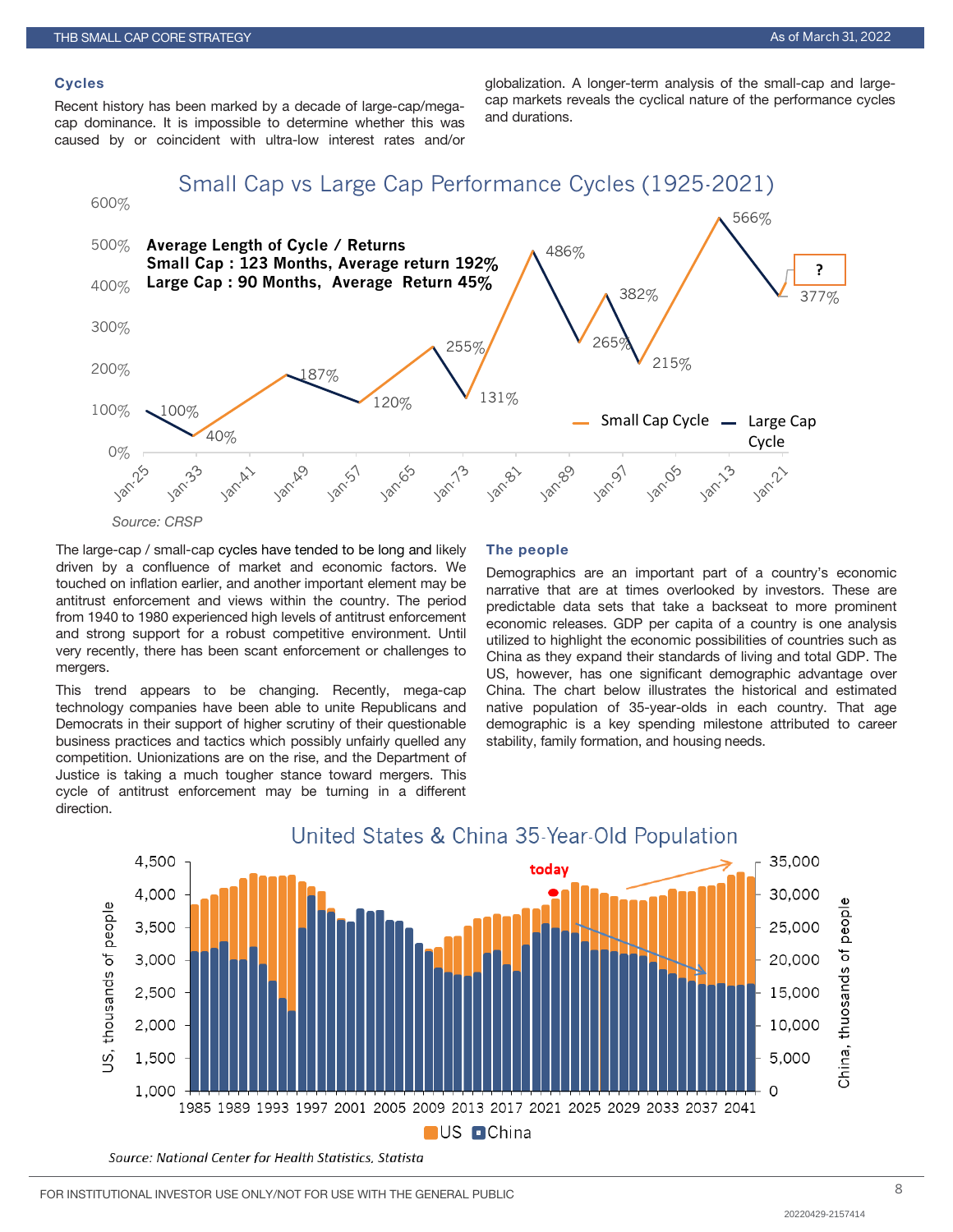China, due to prior population policies, faces a significant future demographic headwind. In fact, this year marks the start of a multidecade decline in that key spending cohort of their population. In addition to actual native population birthrates, the US benefits from the 1M+ immigrants who come to this country each year. China has had negative net migration for the past two decades.

# Benchmark Performance

The Russell 2000® Index (the "Index") returned -7.53% in 1Q 2022. Energy (+41.16%) was the best performing sector in 1Q, followed by Utilities (+3.18%) and Materials (-1.33%). Consumer Discretionary (-17.28%) was the worst performing sector, followed by Health Care (-14.42%) and Information Technology (-13.79%).

#### Portfolio Performance & Positioning

The THB Small Cap Core Strategy returned -9.17% in USD (net of fees) in 1Q, underperforming the Index by 164 bps.

The portfolio saw positive contribution from stock selection in Energy (+1.1%), overallocation to Energy (+0.8%), and stock selection in Health Care (+0.5%). Negative contribution came mainly from stock selection in Industrials (-0.8%), Consumer Discretionary (-0.7%), and Materials (-0.7%).

The portfolio's top five performing stocks (from a contribution standpoint) were RPC, Inc. (Energy, +2.6%); Renewable Energy Group, Inc. (Energy, +0.9%); Expro Group Holdings N.V. (Energy, +0.3%); Hexcel Corporation (Industrials, +0.3%); and Pacira Biosciences, Inc. (Health Care, +0.2%).

The bottom five performing stocks (from a contribution standpoint) were Fox Factory Holding Corp. (Consumer Discretionary, -0.8%); Installed Building Products, Inc. (Consumer Discretionary, -0.8%); Gibraltar Industries, Inc. (Industrials, -0.7%); Ambarella, Inc. (Information Technology, -0.6%); and Eagle Materials Inc. (Materials, -0.6%).

During the quarter, our portfolio companies announced ten acquisitions and seven stock repurchase authorizations.

A new holding we added to the strategy in the quarter is Now Inc., which we believe will benefit from the increasing demand of domestic energy production.

Now Inc. (DNOW) – NOW Inc. is one of the leading distributors of pipe, valves, and drilling and production parts to the Oil & Gas industry. The company operates 180 locations in 80 countries with an estimated 11% market share in the US, the second largest after MRC Global. DNOW would be a main beneficiary of increasing O&G production globally due to the recent geopolitical conflict with Russia. The company has relatively higher upstream exposure to the E&P investment cycle. Its diversified position in the energy sector across the full value chain, from upstream drilling to downstream distribution, makes it a preferred partner by all major energy companies. Blue-chip customers include BP, ExxonMobil, Kinder Morgan, Dow Chemical, Chevron, Flowserve, and many more. A strong balance sheet with \$313M in cash positions the company as a consolidator in the industry.

# **Outlook**

Many of the challenges and opportunities witnessed and discussed over the past year remain in place. Like Covid-19, the war in Ukraine appears to be another accelerant for preexisting trends. In the short term, higher levels of volatility may be experienced as recalibration to a new geopolitical and inflationary environment takes place. Longer term, we believe there are many positive developments and conditions that will increase the opportunity set for smaller company investors. From a cyclical perspective, timing and many of the macroeconomic elements currently in place appear to favor continuation of the new smallcap cycle which began in 2020.

We thank you for your continued support.

Sincerely,

*THB Asset Management*